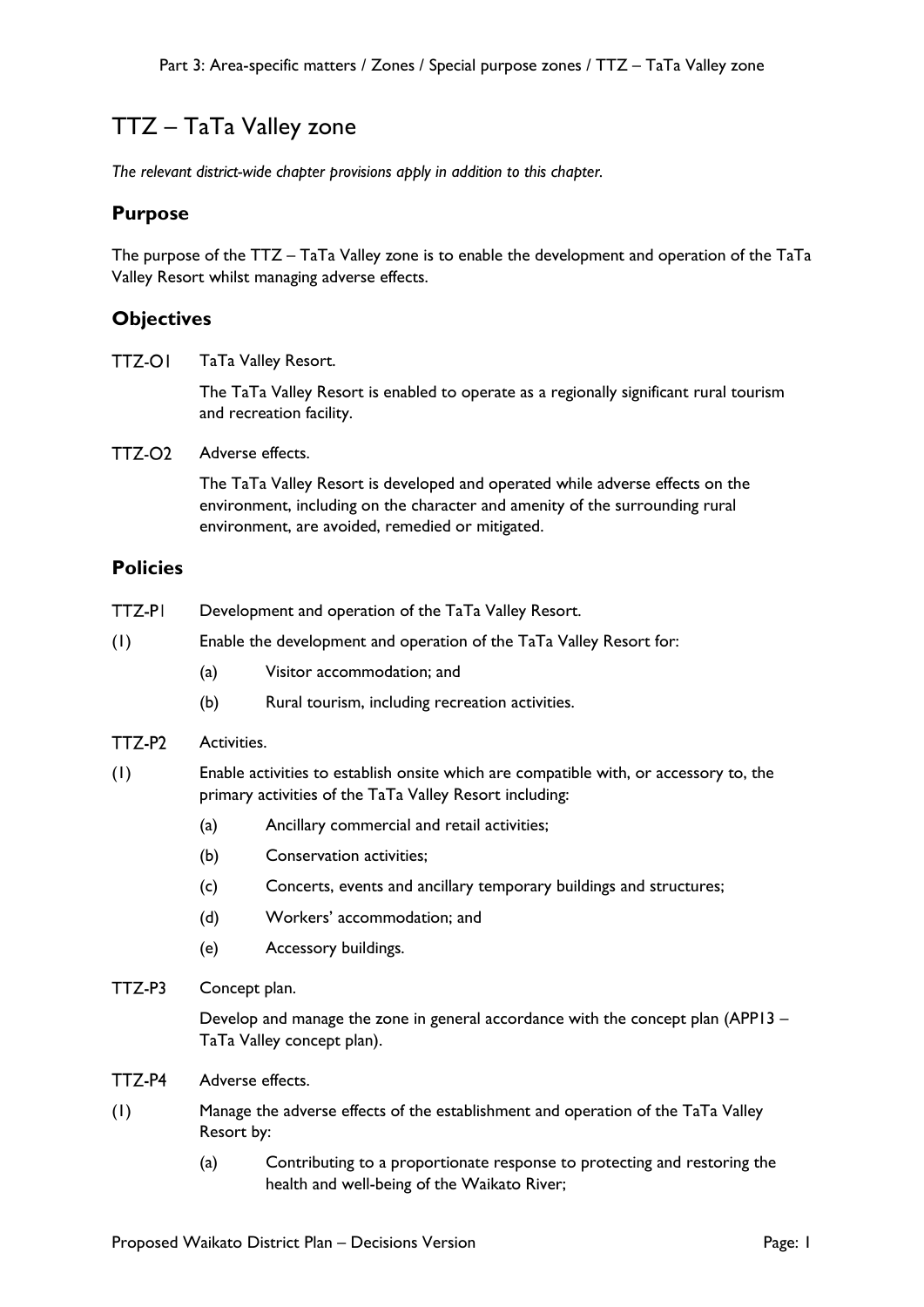- (b) Minimising adverse effects on the amenity and character values of the surrounding rural environment;
- (c) Providing for the safe and efficient operation and functioning of the surrounding traffic network; and
- (d) Recognising and providing for cultural values.
- TTZ-P5 Scale of development.

Recognise that establishing and operating the TaTa Valley Resort may result in a greater scale of development than what may typically be found in the rural environment.

TTZ-P6 Waikato River.

> Buildings within 37m of the Waikato River must have a functional or operational need to be located in proximity of the Waikato River (for example, river access structures and ancillary buildings such as waiting areas).

# **Rules**

#### *Land use – activities*

In addition to the activity-specific standards listed below, permitted activities must also comply with all relevant Land-use effects standards and Land-use building standards in this chapter, as well as the standards in Part 2 / District-wide matters / General district-wide matters.

| TTZ-RI                                                                                                                                                                                                                                                                                                                                                                                                                                                                                                       | Visitor accommodation outside the Hotel Area (as identified on the planning |                                                                                                                                                                                                                                                                                                                                                                                                                                                                                                              |
|--------------------------------------------------------------------------------------------------------------------------------------------------------------------------------------------------------------------------------------------------------------------------------------------------------------------------------------------------------------------------------------------------------------------------------------------------------------------------------------------------------------|-----------------------------------------------------------------------------|--------------------------------------------------------------------------------------------------------------------------------------------------------------------------------------------------------------------------------------------------------------------------------------------------------------------------------------------------------------------------------------------------------------------------------------------------------------------------------------------------------------|
| maps)<br>(1) Activity status: PER                                                                                                                                                                                                                                                                                                                                                                                                                                                                            |                                                                             | (2) Activity status: RDIS                                                                                                                                                                                                                                                                                                                                                                                                                                                                                    |
| <b>Activity-specific standards:</b>                                                                                                                                                                                                                                                                                                                                                                                                                                                                          |                                                                             | <b>Where:</b>                                                                                                                                                                                                                                                                                                                                                                                                                                                                                                |
| (a) The height of the building, measured<br>from the natural ground level<br>immediately below that part of the<br>structure, must not exceed 5m.<br>(b) Chimneys not exceeding Im in width and<br>finials shall not exceed a maximum height<br>of 7m measured from the natural ground<br>level immediately below the structure;<br>(c) The maximum building footprint for<br>Visitor Accommodation over the TTZ -<br>TaTa Valley zone (but outside the Hotel<br>Area) must not exceed 1,000m <sup>2</sup> . |                                                                             | (a) The building must not exceed 10m in<br>height, measured from the natural<br>ground level immediately below that part<br>of the structure;<br>(b) Chimneys not exceeding Im in width and<br>finials shall not exceed a maximum height<br>of 12m measured from the natural<br>ground level immediately below the<br>structure;<br>(c) The maximum building footprint for<br>Visitor Accommodation over the TTZ -<br>TaTa Valley zone (but outside the Hotel<br>Area) must not exceed 2,000m <sup>2</sup> . |
|                                                                                                                                                                                                                                                                                                                                                                                                                                                                                                              |                                                                             | <b>Council's discretion is restricted to the</b><br>following matters:                                                                                                                                                                                                                                                                                                                                                                                                                                       |
|                                                                                                                                                                                                                                                                                                                                                                                                                                                                                                              |                                                                             | (d) Effects arising from any non-compliance<br>with relevant land use - effects standards,<br>and/or land use - buildings standards.                                                                                                                                                                                                                                                                                                                                                                         |
|                                                                                                                                                                                                                                                                                                                                                                                                                                                                                                              |                                                                             | (e) The extent to which the building design<br>and external appearance avoids, remedies<br>or mitigates adverse effects, having<br>regard to the amenity values and                                                                                                                                                                                                                                                                                                                                          |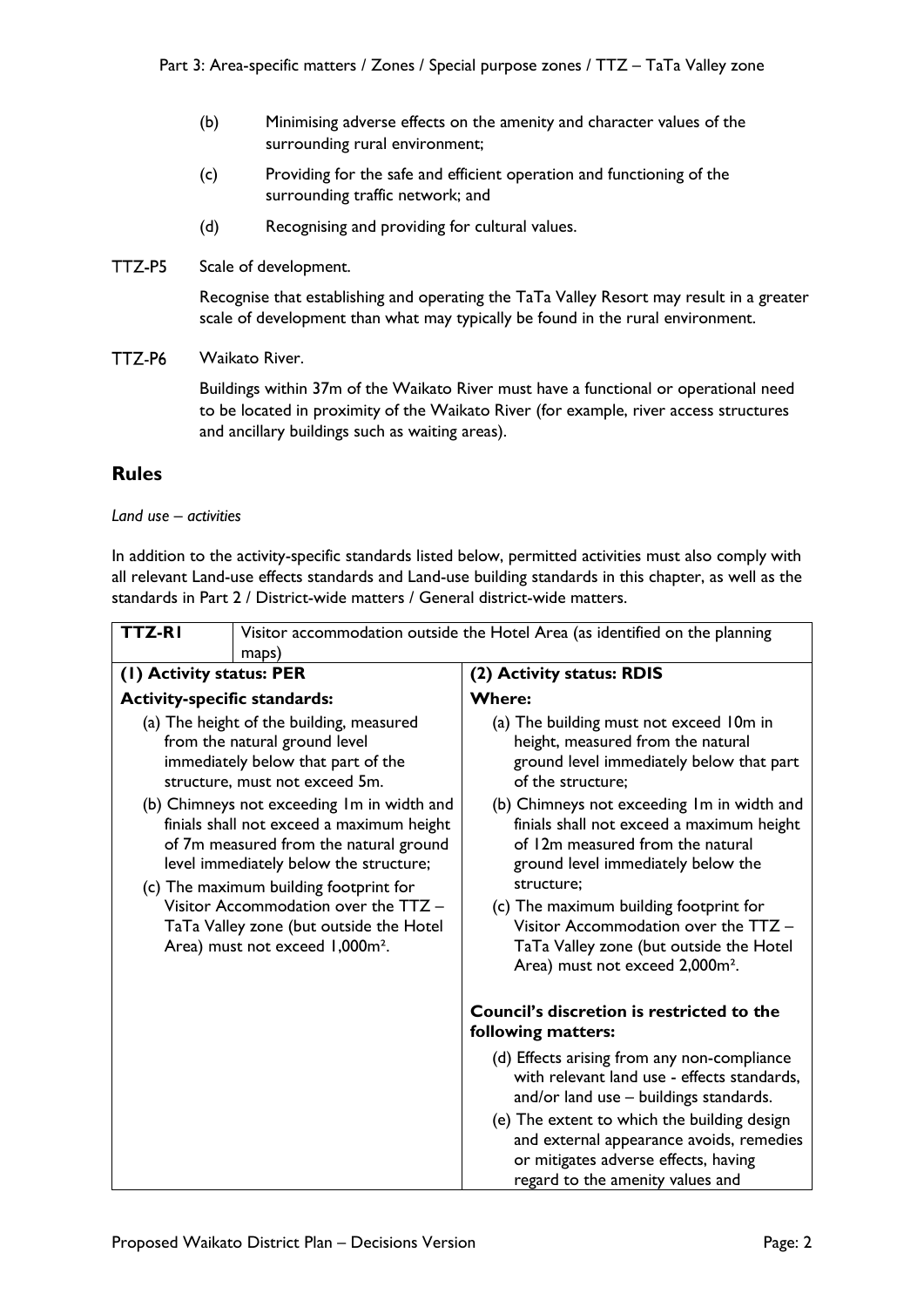|                                                                                            | character of the surrounding area.                                                                                                                                                          |
|--------------------------------------------------------------------------------------------|---------------------------------------------------------------------------------------------------------------------------------------------------------------------------------------------|
|                                                                                            | Matters to consider include:                                                                                                                                                                |
|                                                                                            | (i) Articulation of the overall mass of the<br>building, including the extent to which<br>the elevation of the Hotel is broken<br>up horizontally and vertically at key<br>points.          |
|                                                                                            | (ii) The extent to which dynamic and<br>innovative building forms have been<br>utilised to downplay the overall scale,<br>visual bulk and perceived dominance<br>of the built form.         |
|                                                                                            | (iii) The use of varied textures on the<br>building's façade to emulate natural<br>textures and diffuse naturally reflected<br>light                                                        |
|                                                                                            | (iv) The use of colour and materials in<br>the lower built form                                                                                                                             |
|                                                                                            | (v) The extent to which the uniformity of<br>the roofline at the upper level can be<br>broken up to provide a varied<br>silhouette reminiscent of natural<br>formations of land and clouds. |
|                                                                                            | (vi) Cultural effects particularly on the<br>values of the Waikato River                                                                                                                    |
|                                                                                            | (f) Traffic effects on the local road network<br>and the adequacy of proposed measures<br>to manage these effects.                                                                          |
|                                                                                            | (g) Consistency with the concept plan<br>(APP13 - TaTa Valley concept plan).                                                                                                                |
|                                                                                            | (3) Activity status: DIS                                                                                                                                                                    |
|                                                                                            | <b>Where:</b>                                                                                                                                                                               |
|                                                                                            | (a) The standards of $TTZ-RI(2)$ are not met.                                                                                                                                               |
| TTZ-R2<br>Workers' accommodation                                                           |                                                                                                                                                                                             |
| (1) Activity status: PER                                                                   | (2) Activity status where compliance not<br>achieved: RDIS                                                                                                                                  |
| <b>Activity-specific standards:</b><br>(a) There are no more than 3 workers'               | Council's discretion is restricted to the                                                                                                                                                   |
| accommodation buildings within the                                                         | following matters:                                                                                                                                                                          |
| entire TTZ - TaTa Valley zone.                                                             | (a) The extent to which the building design                                                                                                                                                 |
| (b) Each workers' accommodation building                                                   | and external appearance manages                                                                                                                                                             |
| shall have a floor area of no more than<br>120m <sup>2</sup> excluding decks and garaging. | adverse effects having regard to the<br>amenity values and character of the                                                                                                                 |
| (c) Each building must comply with all the                                                 | surrounding area.                                                                                                                                                                           |
| building setback and height requirements                                                   |                                                                                                                                                                                             |
| as set out in the land use - building                                                      |                                                                                                                                                                                             |
| standards.                                                                                 |                                                                                                                                                                                             |
| TTZ-R3<br>Ancillary retail                                                                 |                                                                                                                                                                                             |
| (1) Activity status: PER                                                                   | (2) Activity status where compliance not                                                                                                                                                    |
| <b>Activity-specific standards:</b>                                                        | achieved: RDIS                                                                                                                                                                              |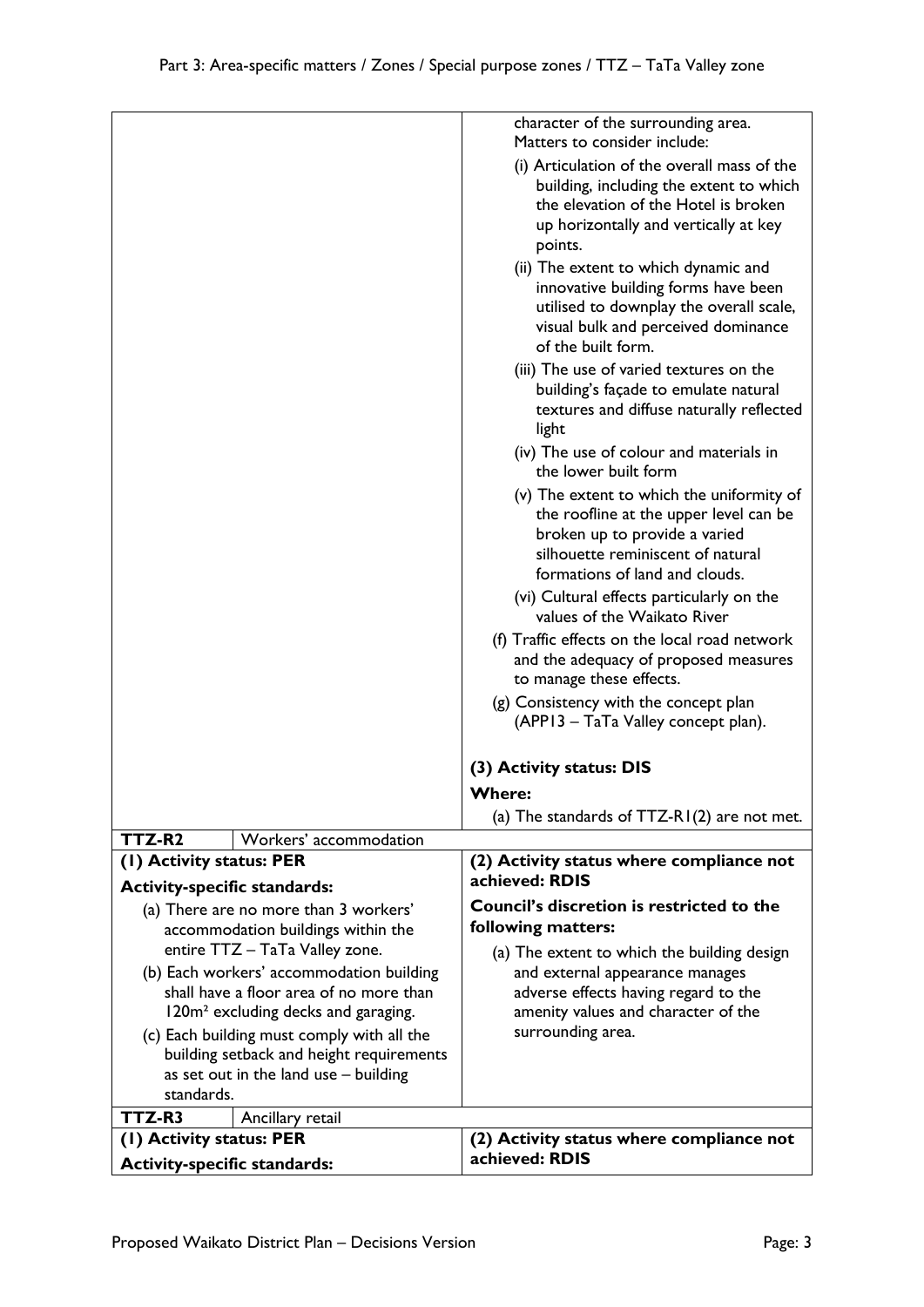| (a) There are no more than 5 ancillary retail<br>premises within the entire TTZ - TaTa                              |                                                                                        | Council's discretion is restricted to the<br>following matters:                                                    |
|---------------------------------------------------------------------------------------------------------------------|----------------------------------------------------------------------------------------|--------------------------------------------------------------------------------------------------------------------|
| Valley zone.<br>(b) The floor area for each of the ancillary<br>retail premises must not exceed 200m <sup>2</sup> . |                                                                                        | (a) Traffic effects on the local road network<br>and the adequacy of proposed measures<br>to manage these effects. |
| TTZ-R4                                                                                                              | Ancillary offices                                                                      |                                                                                                                    |
| (I) Activity status: PER                                                                                            |                                                                                        | (2) Activity status where compliance not                                                                           |
| <b>Activity-specific standards:</b>                                                                                 |                                                                                        | achieved: RDIS                                                                                                     |
|                                                                                                                     | (a) Offices must be ancillary to other<br>activities onsite and be included in the     | Council's discretion is restricted to the<br>following matters:                                                    |
| activities.                                                                                                         | calculations for building height, building<br>coverage and building setbacks for those | (a) Traffic effects on the local road network<br>and the adequacy of proposed measures                             |
|                                                                                                                     |                                                                                        | to manage these effects.                                                                                           |
| TTZ-R5                                                                                                              | Helicopter take offs and landings                                                      |                                                                                                                    |
| (1) Activity status: PER<br><b>Activity-specific standards:</b>                                                     |                                                                                        | (2) Activity status where compliance not<br>achieved: RDIS                                                         |
|                                                                                                                     | (a) Flight movements must not exceed 5<br>landings and 5 take offs on any day.         | <b>Council's discretion is restricted to the</b><br>following matters:                                             |
|                                                                                                                     | (b) Flight movements must not exceed 40                                                | (a) Effects of noise on surrounding                                                                                |
| period.                                                                                                             | landings and 40 take-offs in any 30 day                                                | properties.                                                                                                        |
|                                                                                                                     | (c) Flights must only occur between 30                                                 |                                                                                                                    |
|                                                                                                                     | minutes before sunrise and 30 minutes                                                  |                                                                                                                    |
|                                                                                                                     | before sunset on the same day.                                                         |                                                                                                                    |
| (d) The noise level arising from helicopter                                                                         |                                                                                        |                                                                                                                    |
| movements on any site must not exceed<br>L <sub>dn</sub> 50dB and 85dB LAFmax on any single                         |                                                                                        |                                                                                                                    |
| day measured at the TVR Zone                                                                                        |                                                                                        |                                                                                                                    |
|                                                                                                                     | boundary. This does not apply to                                                       |                                                                                                                    |
| helicopter movements required for<br>emergency services.                                                            |                                                                                        |                                                                                                                    |
| (e) All helicopter noise measurements must                                                                          |                                                                                        |                                                                                                                    |
| be undertaken in accordance with NZS<br>6801:2008 "Acoustics - Measurement of                                       |                                                                                        |                                                                                                                    |
|                                                                                                                     | Environmental Sound" and all                                                           |                                                                                                                    |
|                                                                                                                     | assessments shall be undertaken in                                                     |                                                                                                                    |
|                                                                                                                     | accordance with and NZS6807:1994                                                       |                                                                                                                    |
|                                                                                                                     | Noise management and land use planning<br>for helicopter landing areas. Where          |                                                                                                                    |
|                                                                                                                     | NZS6807:1994 is applied, the period for                                                |                                                                                                                    |
| averaging of LDN levels shall be I day.                                                                             |                                                                                        |                                                                                                                    |
| TTZ-R6                                                                                                              | Informal recreation                                                                    |                                                                                                                    |
| (I) Activity status: PER                                                                                            |                                                                                        | (2) Activity status where compliance not                                                                           |
| <b>Activity-specific standards:</b>                                                                                 |                                                                                        | achieved: n/a                                                                                                      |
| Nil.                                                                                                                |                                                                                        |                                                                                                                    |
| TTZ-R7                                                                                                              | Entertainment activity                                                                 |                                                                                                                    |
| (1) Activity status: PER                                                                                            |                                                                                        | (2) Activity status where compliance not                                                                           |
| <b>Activity-specific standards:</b>                                                                                 |                                                                                        | achieved: n/a                                                                                                      |
| Nil.                                                                                                                |                                                                                        |                                                                                                                    |
| TTZ-R8                                                                                                              | Special noise events                                                                   |                                                                                                                    |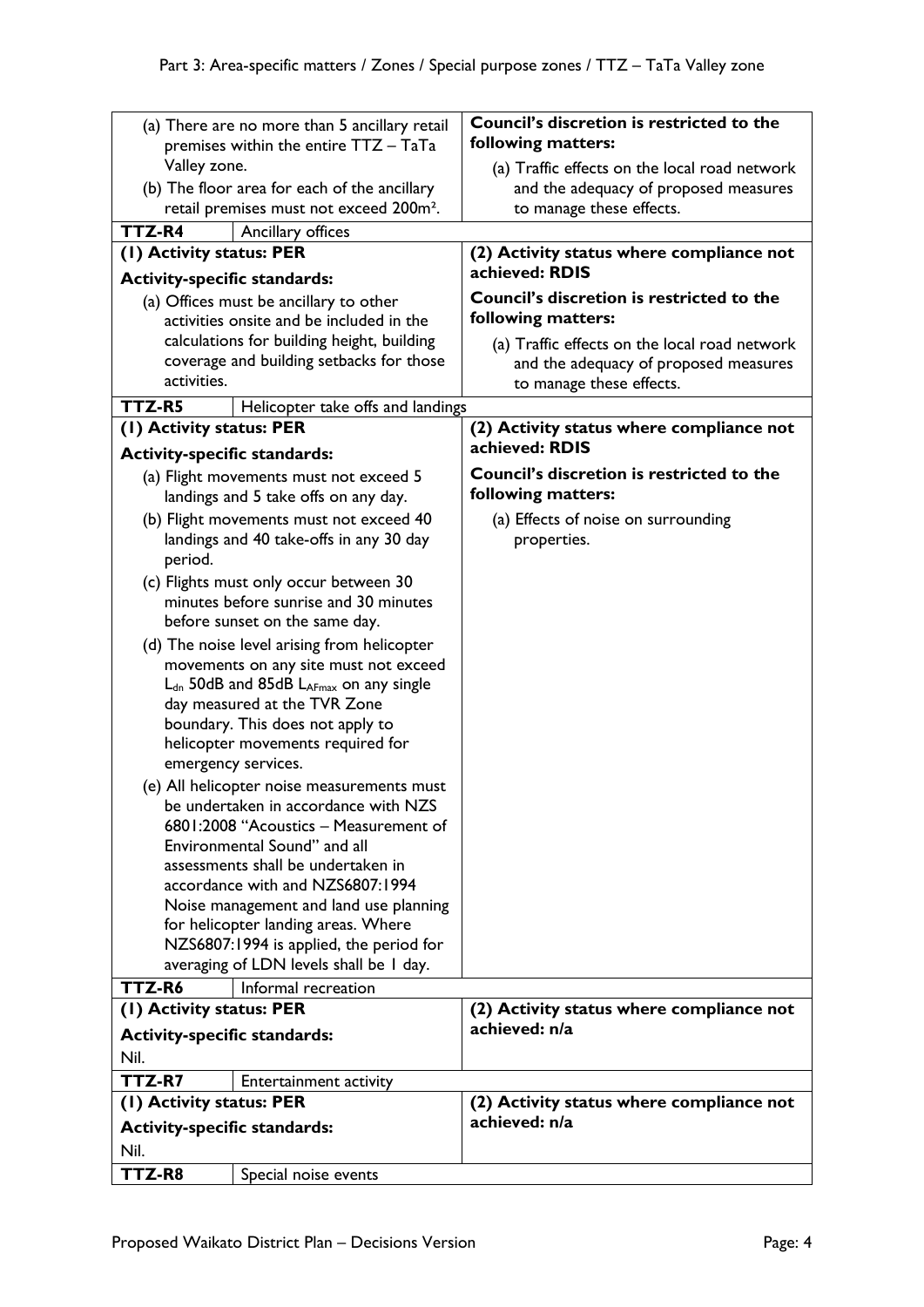#### **(1) Activity status: PER**

#### **Activity-specific standards:**

- (a) A Special Noise Event must not exceed a total cumulative duration of 8 hours on any day. A Special Noise Event that occurs over two days shall be considered to be two Special Noise Events.
- (b) There must not be more than one Special Noise Event on any day.
- (c) There must not be more than two Special Noise Events in any seven day period.
- (d) There must not be more than four Special Noise Events in any 30 day period.
- (e) There must not be more than 12 Special Noise Events in any 12 month period.
- (f) Special Noise Events may take place between 7.30am and 8:30pm on any day.
- (g) The noise generated by any activity associated with the Special Noise Event must not exceed 65dB LAeq(5min) when measured and assessed at any Notional Boundary on another site outside the TTZ – TaTa Valley zone.
- (h) The noise level must comply with the stated limit for every 5 minute LAeq period. There shall be no adjustment for Duration or Special Audible Character in accordance with NZS6802:2008 when determining compliance with Rule TTZ- $R8(1)(g)$ . All other relevant adjustments and assessment requirements specified in NZS6802 apply.
- (i) Noise levels must be measured in accordance with the requirements of New Zealand Standard NZS 6801:2008 "Acoustics – Measurement of Environmental Sound". Noise levels must be assessed in accordance with the requirements of New Zealand Standard NZS 6802:2008 "Acoustics – Environmental noise except as specified in (h) above.
- not exceed 500.

**(1) Activity status: PER Activity-specific standards:** 

**TTZ-R10** Produce stall

Nil.

(j) The number of people at the event must **TTZ-R9** Farming

# environment and adequacy of proposed measures to manage these effects.

**following matters:** 

**achieved: RDIS**

(b) For Special Noise Events not complying with TTZ-R8(1)(j), the following matters:

**(2) Activity status where compliance not** 

**Council's discretion is restricted to the** 

(a) Noise effects on the surrounding

- (i) Traffic effects on the local road network and the adequacy of proposed measures to manage these effects.
- (ii) Effects on the amenity of surrounding properties.

| (2) Activity status where compliance not |  |
|------------------------------------------|--|
| achieved: n/a                            |  |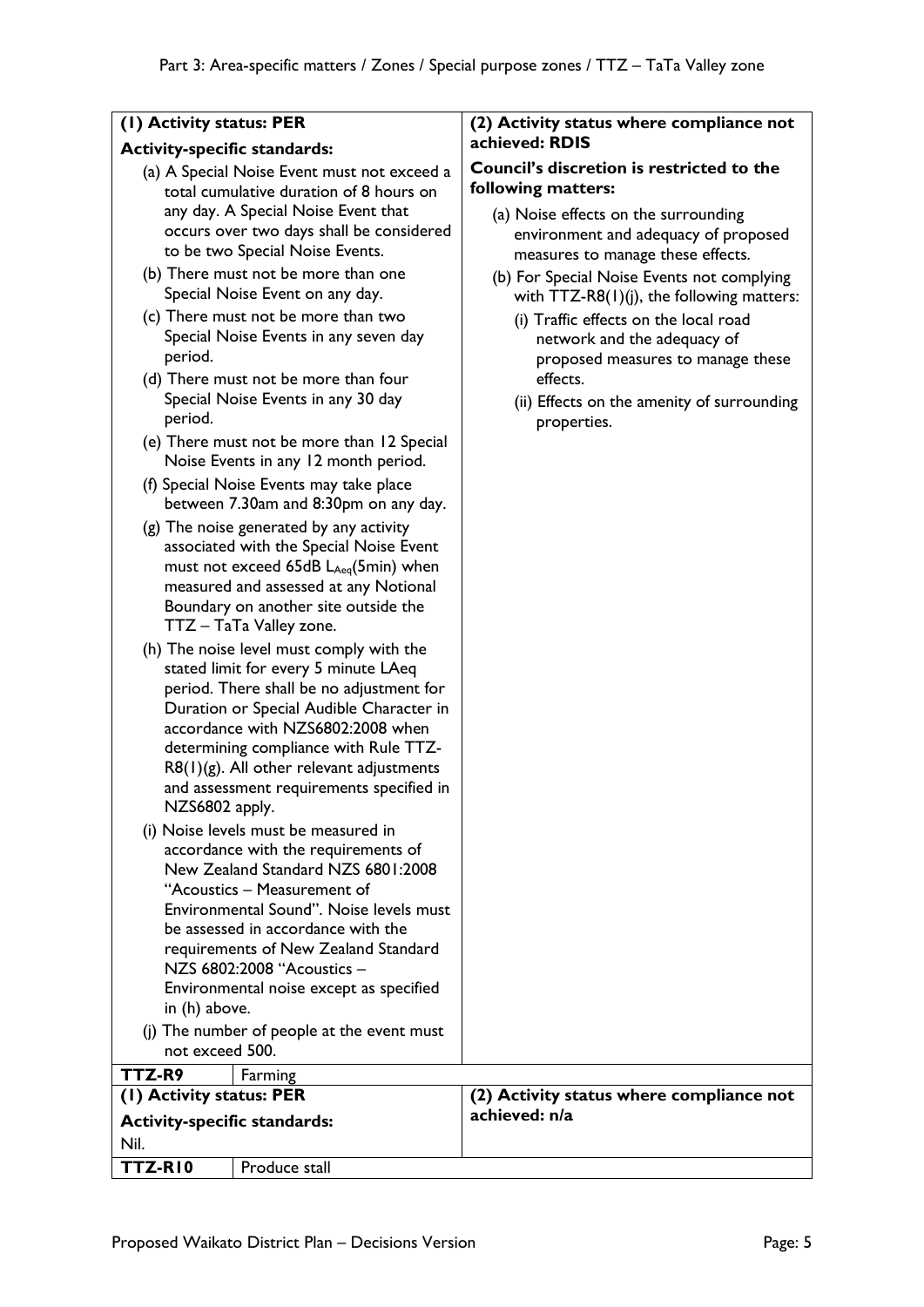| (1) Activity status: PER                                             |                                                                               | (2) Activity status where compliance not                                      |
|----------------------------------------------------------------------|-------------------------------------------------------------------------------|-------------------------------------------------------------------------------|
| <b>Activity-specific standards:</b>                                  |                                                                               | achieved: n/a                                                                 |
| Nil.                                                                 |                                                                               |                                                                               |
| <b>TTZ-RII</b><br>Equestrian centre                                  |                                                                               |                                                                               |
| (1) Activity status: PER                                             |                                                                               | (2) Activity status where compliance not                                      |
| <b>Activity-specific standards:</b>                                  |                                                                               | achieved: n/a                                                                 |
| Nil.                                                                 |                                                                               |                                                                               |
| TTZ-RI2                                                              | Horse training centre                                                         |                                                                               |
| (1) Activity status: PER                                             |                                                                               | (2) Activity status where compliance not                                      |
| <b>Activity-specific standards:</b>                                  |                                                                               | achieved: n/a                                                                 |
| Nil.                                                                 |                                                                               |                                                                               |
| TTZ-RI3                                                              | Free range pig or poultry farming, and poultry hatcheries                     |                                                                               |
| (1) Activity status: PER                                             |                                                                               | (2) Activity status where compliance not                                      |
| <b>Activity-specific standards:</b>                                  |                                                                               | achieved: n/a                                                                 |
| Nil.                                                                 |                                                                               |                                                                               |
| TTZ-RI4                                                              | Conservation activity                                                         |                                                                               |
| (1) Activity status: PER                                             |                                                                               | (2) Activity status where compliance not                                      |
| <b>Activity-specific standards:</b>                                  |                                                                               | achieved: n/a                                                                 |
| Nil.                                                                 |                                                                               |                                                                               |
| TTZ-RI5                                                              |                                                                               | Buildings, structures and sensitive land use within the National Grid Yard on |
|                                                                      | existing sites as of 18 July 2018                                             |                                                                               |
| (1) Activity status: PER                                             |                                                                               | (2) Activity status where compliance not                                      |
| <b>Activity-specific standards:</b>                                  |                                                                               | achieved: NC                                                                  |
|                                                                      | (a) Within National Grid Yard:                                                |                                                                               |
|                                                                      | (i) Building alterations and additions to an                                  |                                                                               |
| existing building or structure that                                  |                                                                               |                                                                               |
|                                                                      | does not involve an increase in the                                           |                                                                               |
|                                                                      | building height or footprint; or                                              |                                                                               |
|                                                                      | (ii) Infrastructure (other than for the                                       |                                                                               |
|                                                                      | reticulation and storage of water for<br>irrigation purposes) undertaken by a |                                                                               |
|                                                                      | network utility operator as defined in                                        |                                                                               |
|                                                                      | the Resource Management Act 1991;                                             |                                                                               |
| or                                                                   |                                                                               |                                                                               |
|                                                                      | (iii) Non-habitable buildings or structures                                   |                                                                               |
|                                                                      | for farming activities in rural zones                                         |                                                                               |
|                                                                      | including accessory structures and                                            |                                                                               |
| yards for milking/dairy sheds (but not                               |                                                                               |                                                                               |
| including any intensive farming<br>buildings, commercial greenhouses |                                                                               |                                                                               |
| and milking/dairy sheds); or                                         |                                                                               |                                                                               |
| (iv) Non-habitable horticultural buildings;                          |                                                                               |                                                                               |
| or                                                                   |                                                                               |                                                                               |
|                                                                      | (v) Artificial crop protection and support                                    |                                                                               |
|                                                                      | structures (excluding commercial                                              |                                                                               |
|                                                                      | greenhouses and Pseudomonas                                                   |                                                                               |
| syringae pv. Actinidiae (Psa) disease<br>control structures);        |                                                                               |                                                                               |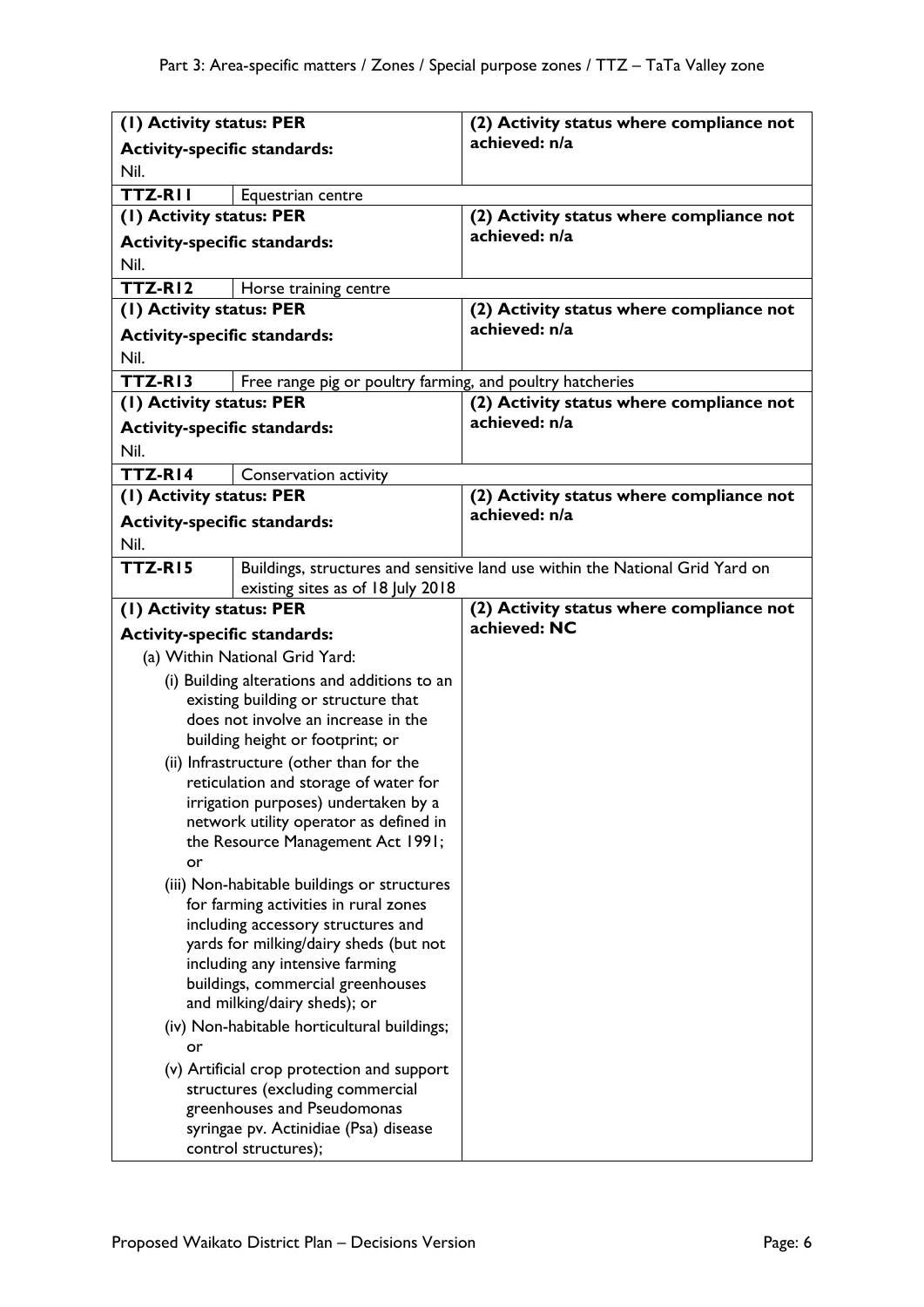| (vi) Fences less than 2.5m in height,<br>measured from the natural ground                |  |
|------------------------------------------------------------------------------------------|--|
| level immediately below the structure;<br>and                                            |  |
| (vii) Minor structures associated with<br>farming activity that are not situated         |  |
| within 12m of the outer visible                                                          |  |
| foundation of any National Grid                                                          |  |
| tower or 10m of the outer visible<br>foundation of a National Grid tower,                |  |
| including: fences, gates, stock                                                          |  |
| exclusion structures, cattle-stops,<br>stock underpasses, stock bridges and              |  |
| culvert crossings, and drinking water                                                    |  |
| supply pipelines, troughs, and water                                                     |  |
| storage tanks.                                                                           |  |
| (b) All buildings or structures permitted by<br>Rule TTZ-R15(1)(a) must:                 |  |
| (i) Comply with the New Zealand                                                          |  |
| <b>Electrical Code of Practice for</b><br>Electrical Safe Distances 34:2001 ISSN         |  |
| 0114-0663 under all National Grid                                                        |  |
| transmission line operating conditions;                                                  |  |
| and<br>(1) Locate a minimum 12m from the                                                 |  |
| outer visible foundation of any                                                          |  |
| National Grid support structure<br>foundation and associated stay<br>wire, unless it is: |  |
| (2) A building or structure where                                                        |  |
| Transpower has given written                                                             |  |
| approval in accordance with clause<br>2.4.1 of the NZECP; or                             |  |
| (3) Fences less than 2.5m in height,<br>measured from the natural ground                 |  |
| level immediately below the                                                              |  |
| structure, and located a minimum                                                         |  |
| of 5m from the nearest National<br>Grid support structure foundation;                    |  |
| or                                                                                       |  |
| (ii) Network utilities (other than for the<br>reticulation and storage of water for      |  |
| irrigation purposes) or any part of                                                      |  |
| electricity infrastructure undertaken                                                    |  |
| by a network utility operator as<br>defined in the Resource Management                   |  |
| Act 1991, that connects to the                                                           |  |
| National Grid; and                                                                       |  |
| (iii) Not permanently physically impede<br>existing vehicular access to a National       |  |
| Grid support structure;                                                                  |  |
| (c) Artificial crop protection structures and                                            |  |

support structures between 8m and 12m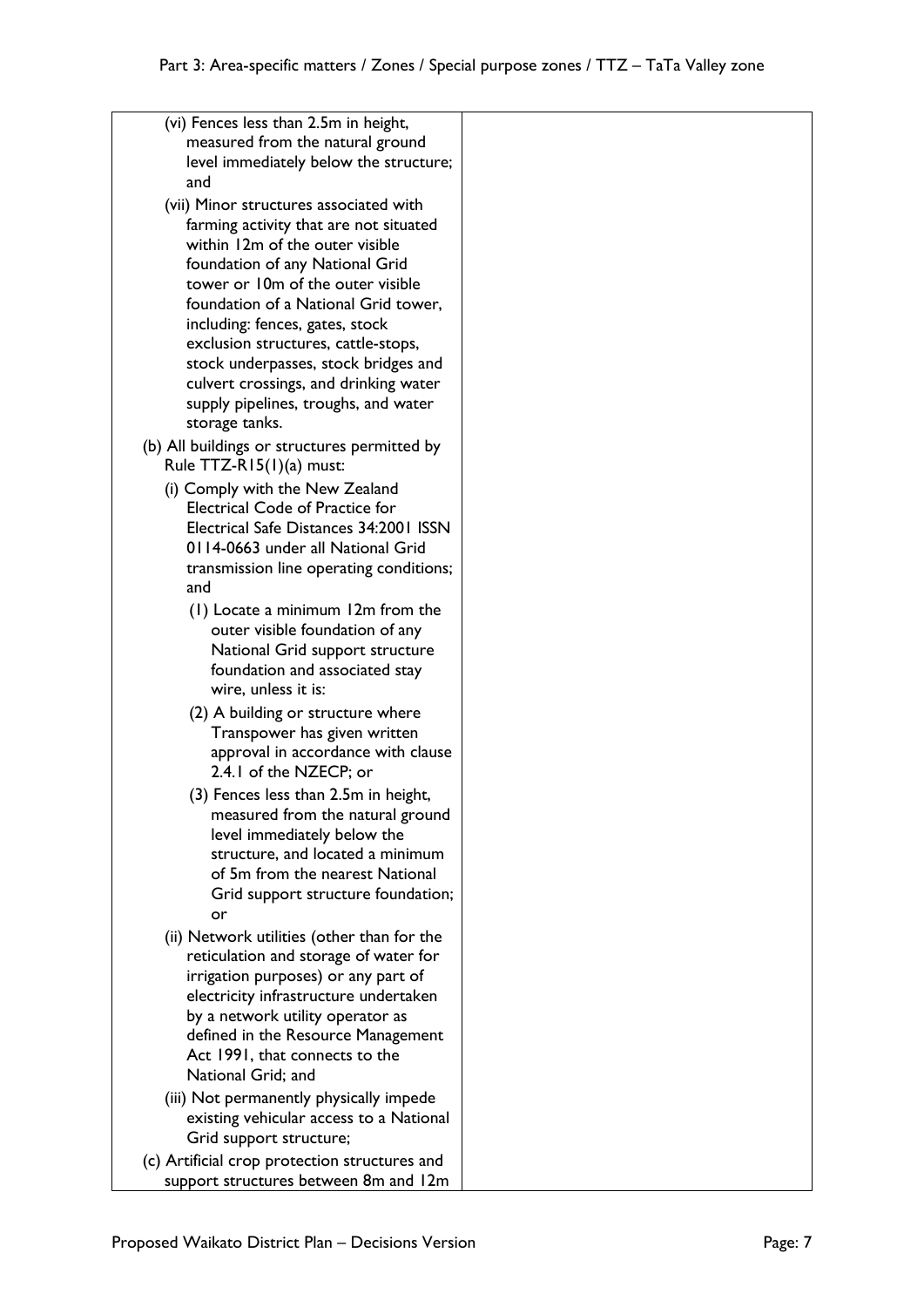| TTZ-RI8                                        | maps)                                                                           | Visitor accommodation within the Hotel Area (as identified on the planning |
|------------------------------------------------|---------------------------------------------------------------------------------|----------------------------------------------------------------------------|
| to manage these effects.                       |                                                                                 |                                                                            |
| and the adequacy of proposed measures          |                                                                                 |                                                                            |
| (c) Traffic effects on the local road network  |                                                                                 |                                                                            |
| character in the TTZ - TaTa Valley zone.       |                                                                                 |                                                                            |
| (b) Effects on retaining a predominantly rural |                                                                                 |                                                                            |
| and/or land use - buildings standards.         |                                                                                 |                                                                            |
| with relevant land use - effects standards,    |                                                                                 |                                                                            |
| (a) Effects arising from any non-compliance    |                                                                                 |                                                                            |
| following matters:                             |                                                                                 |                                                                            |
|                                                | Council's discretion is restricted to the                                       |                                                                            |
|                                                |                                                                                 |                                                                            |
| Nil.                                           |                                                                                 |                                                                            |
| <b>Activity-specific standards:</b>            |                                                                                 | achieved: n/a                                                              |
| (1) Activity status: RDIS                      |                                                                                 | (2) Activity status where compliance not                                   |
| TTZ-RI7                                        | Ancillary commercial services                                                   |                                                                            |
| more.                                          | that operate at a voltage of II0kV or                                           |                                                                            |
|                                                | associated with the National Grid,                                              |                                                                            |
|                                                | distribution or transmission lines, not                                         |                                                                            |
|                                                | the centre of line of any electrical                                            |                                                                            |
|                                                | (ii) It is set back a minimum of 12m from                                       |                                                                            |
| II0kV; or                                      |                                                                                 | distribution or transmission lines.                                        |
|                                                | that operate at a voltage of up to                                              | and upgrading of the electrical                                            |
|                                                | associated with the National Grid,                                              | (d) Effects on the operation, maintenance                                  |
|                                                | the centre of line of any electrical<br>distribution or transmission lines, not | (c) The risk of damage to property; and                                    |
|                                                | (i) It is set back a minimum of 10m from                                        | the safety of people;                                                      |
| standards:                                     |                                                                                 | (b) The risk of electrical hazards affecting                               |
|                                                | complies with all of the following                                              | (a) Effects on the amenity values of the site;                             |
|                                                | building for a sensitive land use that                                          | following matters:                                                         |
|                                                | (a) The construction or alteration of a                                         | <b>Council's discretion is restricted to the</b>                           |
| <b>Activity-specific standards:</b>            |                                                                                 | achieved: RDIS                                                             |
| (1) Activity status: PER                       |                                                                                 | (2) Activity status where compliance not                                   |
| TTZ-RI6                                        | Construction or alteration of a building for a sensitive land use               |                                                                            |
|                                                | equipment, including a crane.                                                   |                                                                            |
|                                                | and a sufficient area for maintenance                                           |                                                                            |
|                                                | (iv) Allow all-weather access to the pole                                       |                                                                            |
|                                                | emergency repair purposes;                                                      |                                                                            |
|                                                | 12 metres from the pole when<br>necessary for maintenance and                   |                                                                            |
|                                                | allow a clear working space of at least                                         |                                                                            |
|                                                | (iii) Are removable or temporary, to                                            |                                                                            |
|                                                | (ii) Are no higher than 2.5m;                                                   |                                                                            |
| conductor;                                     |                                                                                 |                                                                            |
| separation distances from the                  |                                                                                 |                                                                            |
| 34:2001 ISSN 0114-0663 for                     |                                                                                 |                                                                            |
|                                                | (i) Meet the requirements of the NZECP                                          |                                                                            |
|                                                | tower and any associated guy wire that:                                         |                                                                            |
|                                                | from a pole support structure but not a                                         |                                                                            |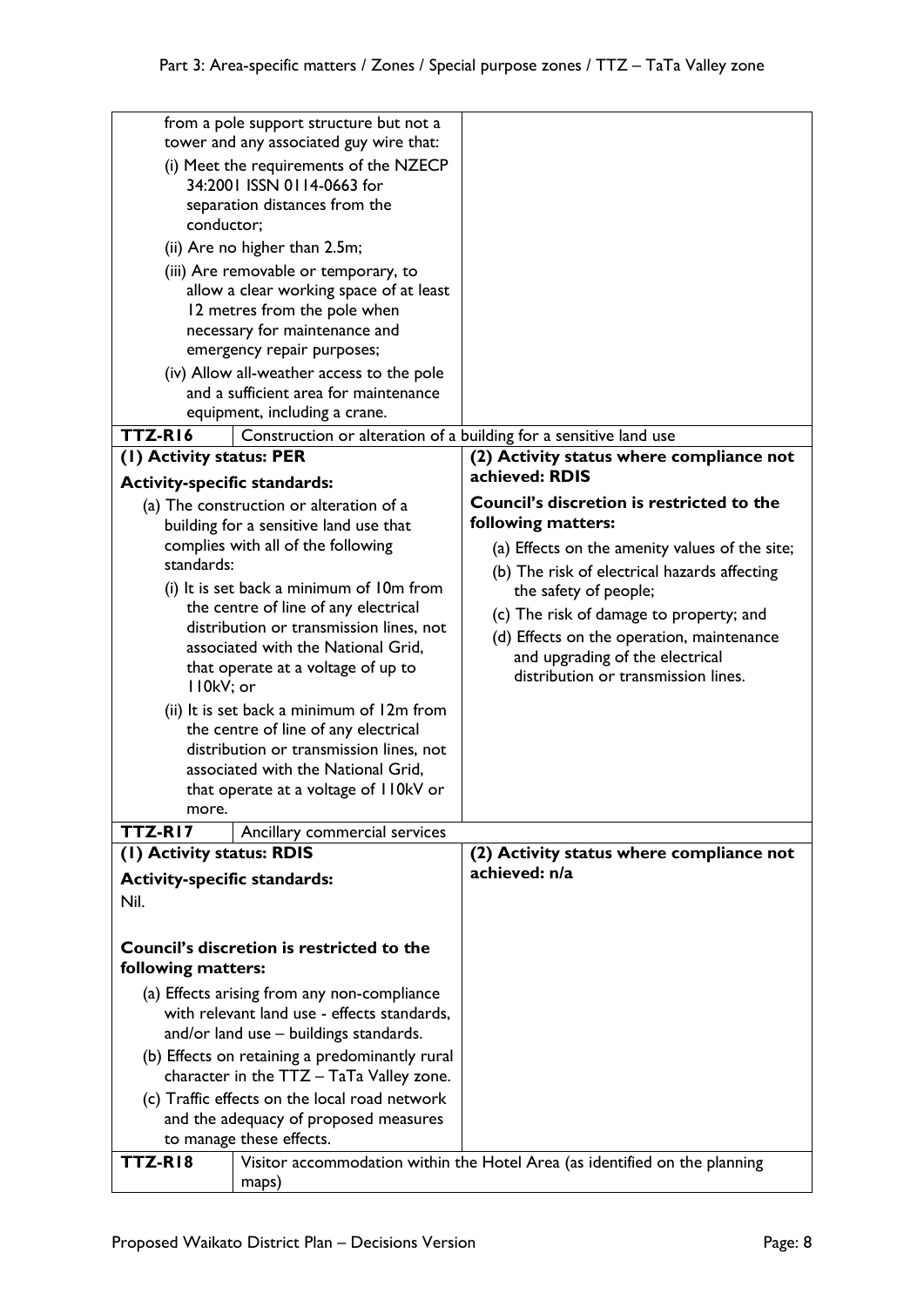| (I) Activity status: RDIS                                                                                                                                                                                                                 | (2) Activity status where compliance not |
|-------------------------------------------------------------------------------------------------------------------------------------------------------------------------------------------------------------------------------------------|------------------------------------------|
| <b>Activity-specific standards:</b>                                                                                                                                                                                                       | achieved: n/a                            |
| Nil.                                                                                                                                                                                                                                      |                                          |
|                                                                                                                                                                                                                                           |                                          |
| Council's discretion is restricted to the<br>following matters:                                                                                                                                                                           |                                          |
| (a) Effects arising from any non-compliance<br>with relevant land use - effects<br>standards, and/or land use - buildings<br>standards.                                                                                                   |                                          |
| (b) The extent to which the building design<br>and external appearance avoids, remedies<br>or mitigates adverse effects, having<br>regard to the amenity values and<br>character of the surrounding area.<br>Matters to consider include: |                                          |
| (i) Articulation of the overall mass of the<br>building, including the extent to which<br>the elevation of the Hotel is broken<br>up horizontally and vertically at key<br>points.                                                        |                                          |
| (ii) The extent to which dynamic and<br>innovative building forms have been<br>utilised to downplay the overall scale,<br>visual bulk and perceived dominance<br>of the built form.                                                       |                                          |
| (iii) The use of varied textures on the<br>building's façade to emulate natural<br>textures and diffuse naturally reflected<br>light.                                                                                                     |                                          |
| (iv) The use of colour and materials in<br>the lower built form.                                                                                                                                                                          |                                          |
| (v) The extent to which the uniformity of<br>the roofline at the upper level can be<br>broken up to provide a varied<br>silhouette reminiscent of natural<br>formations of land and clouds.                                               |                                          |
| (vi) Cultural effects particularly on the<br>values of the Waikato River.                                                                                                                                                                 |                                          |
| (c) Traffic effects on the local road network<br>and the adequacy of proposed measures<br>to manage these effects.                                                                                                                        |                                          |
| (d) Consistency with the concept plan<br>(APP13 – TaTa Valley concept plan).                                                                                                                                                              |                                          |
| TTZ-RI9<br>Community facility                                                                                                                                                                                                             |                                          |
| (I) Activity status: RDIS                                                                                                                                                                                                                 | (2) Activity status where compliance not |
| <b>Activity-specific standards:</b><br>Nil.                                                                                                                                                                                               | achieved: n/a                            |
| <b>Council's discretion is restricted to the</b><br>following matters:                                                                                                                                                                    |                                          |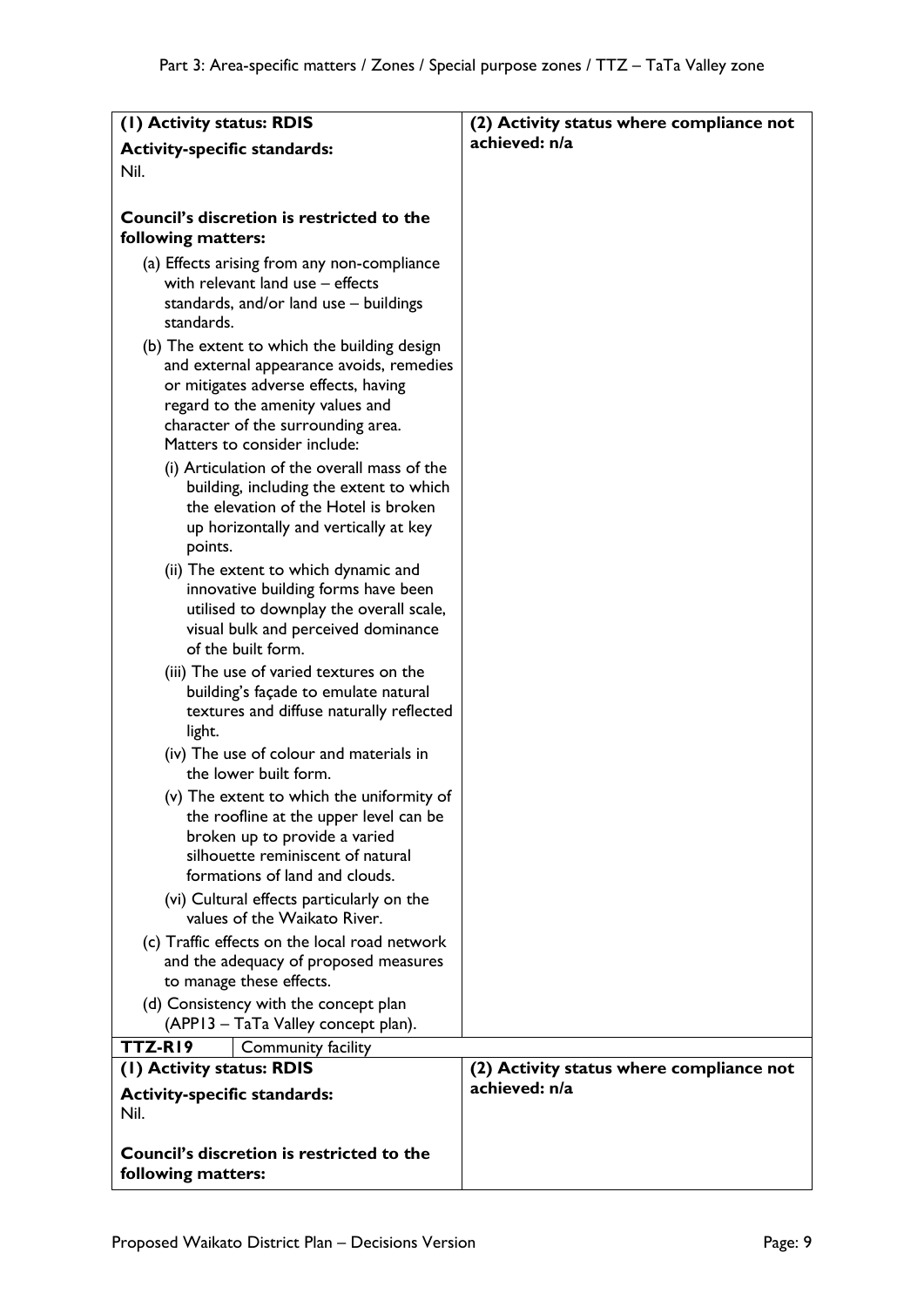| (a) The extent to which the scale and nature<br>of the activity is consistent with managing<br>urban growth through the consolidation<br>of townships and the extent to which it is<br>necessary to locate in the TTZ - TaTa<br>Valley zone;<br>(b) Effects on rural character and amenity of<br>both the streetscape and neighbours with<br>particular regard to the bulk and location<br>of buildings;<br>(c) Nuisance effects including light spill and<br>glare, odour, dust, and noise;<br>(d) Traffic effects;<br>(e) Reverse sensitivity effects on existing<br>farming, intensive farming, rural industry,<br>or quarrying activities; and |                                              |                                                                                       |
|----------------------------------------------------------------------------------------------------------------------------------------------------------------------------------------------------------------------------------------------------------------------------------------------------------------------------------------------------------------------------------------------------------------------------------------------------------------------------------------------------------------------------------------------------------------------------------------------------------------------------------------------------|----------------------------------------------|---------------------------------------------------------------------------------------|
|                                                                                                                                                                                                                                                                                                                                                                                                                                                                                                                                                                                                                                                    | (f) The extent to which the facilities are   |                                                                                       |
|                                                                                                                                                                                                                                                                                                                                                                                                                                                                                                                                                                                                                                                    | designed to meet Crime Prevention            |                                                                                       |
|                                                                                                                                                                                                                                                                                                                                                                                                                                                                                                                                                                                                                                                    | Through Environmental Design                 |                                                                                       |
| outcomes.                                                                                                                                                                                                                                                                                                                                                                                                                                                                                                                                                                                                                                          |                                              |                                                                                       |
| <b>TTZ-R20</b>                                                                                                                                                                                                                                                                                                                                                                                                                                                                                                                                                                                                                                     |                                              | Rural Industry, including packhouses and coolstores that handle produce               |
|                                                                                                                                                                                                                                                                                                                                                                                                                                                                                                                                                                                                                                                    |                                              | sourced from other sites, feed mills and animal feed production, and rural            |
|                                                                                                                                                                                                                                                                                                                                                                                                                                                                                                                                                                                                                                                    | contractors' depots                          |                                                                                       |
|                                                                                                                                                                                                                                                                                                                                                                                                                                                                                                                                                                                                                                                    |                                              |                                                                                       |
| (1) Activity status: RDIS                                                                                                                                                                                                                                                                                                                                                                                                                                                                                                                                                                                                                          |                                              | (2) Activity status where compliance not                                              |
| <b>Activity-specific standards:</b>                                                                                                                                                                                                                                                                                                                                                                                                                                                                                                                                                                                                                |                                              | achieved: DIS                                                                         |
|                                                                                                                                                                                                                                                                                                                                                                                                                                                                                                                                                                                                                                                    | (a) Rural Industry, including packhouses and |                                                                                       |
|                                                                                                                                                                                                                                                                                                                                                                                                                                                                                                                                                                                                                                                    | coolstores that handle produce sourced       |                                                                                       |
|                                                                                                                                                                                                                                                                                                                                                                                                                                                                                                                                                                                                                                                    | from other sites, feed mills and animal      |                                                                                       |
| feed production, and rural contractors'                                                                                                                                                                                                                                                                                                                                                                                                                                                                                                                                                                                                            |                                              |                                                                                       |
|                                                                                                                                                                                                                                                                                                                                                                                                                                                                                                                                                                                                                                                    | depots; that meet the following standard:    |                                                                                       |
|                                                                                                                                                                                                                                                                                                                                                                                                                                                                                                                                                                                                                                                    |                                              |                                                                                       |
| (i) Is not an extractive activity.                                                                                                                                                                                                                                                                                                                                                                                                                                                                                                                                                                                                                 |                                              |                                                                                       |
| Council's discretion is restricted to the<br>following matters:                                                                                                                                                                                                                                                                                                                                                                                                                                                                                                                                                                                    |                                              |                                                                                       |
| (b) The extent to which the scale and nature<br>of the activity is consistent with managing<br>urban growth through the consolidation<br>of townships and the extent to which it is<br>necessary to locate in the TTZ - TaTa<br>Valley zone;                                                                                                                                                                                                                                                                                                                                                                                                       |                                              |                                                                                       |
| (c) Effects on rural character and amenity of                                                                                                                                                                                                                                                                                                                                                                                                                                                                                                                                                                                                      |                                              |                                                                                       |
| both the streetscape and neighbours with                                                                                                                                                                                                                                                                                                                                                                                                                                                                                                                                                                                                           |                                              |                                                                                       |
| particular regard to the bulk and location                                                                                                                                                                                                                                                                                                                                                                                                                                                                                                                                                                                                         |                                              |                                                                                       |
| of buildings,                                                                                                                                                                                                                                                                                                                                                                                                                                                                                                                                                                                                                                      |                                              |                                                                                       |
| (d) Location, type and scale of development;                                                                                                                                                                                                                                                                                                                                                                                                                                                                                                                                                                                                       |                                              |                                                                                       |
|                                                                                                                                                                                                                                                                                                                                                                                                                                                                                                                                                                                                                                                    |                                              |                                                                                       |
| (e) Nuisance effects including light spill and<br>glare, odour, dust, noise; and                                                                                                                                                                                                                                                                                                                                                                                                                                                                                                                                                                   |                                              |                                                                                       |
| (a) Traffic effects.                                                                                                                                                                                                                                                                                                                                                                                                                                                                                                                                                                                                                               |                                              |                                                                                       |
| TTZ-R21                                                                                                                                                                                                                                                                                                                                                                                                                                                                                                                                                                                                                                            |                                              | Any activity that is not listed as permitted, restricted discretionary, discretionary |
|                                                                                                                                                                                                                                                                                                                                                                                                                                                                                                                                                                                                                                                    | or non-complying                             |                                                                                       |
| (1) Activity status: DIS                                                                                                                                                                                                                                                                                                                                                                                                                                                                                                                                                                                                                           |                                              |                                                                                       |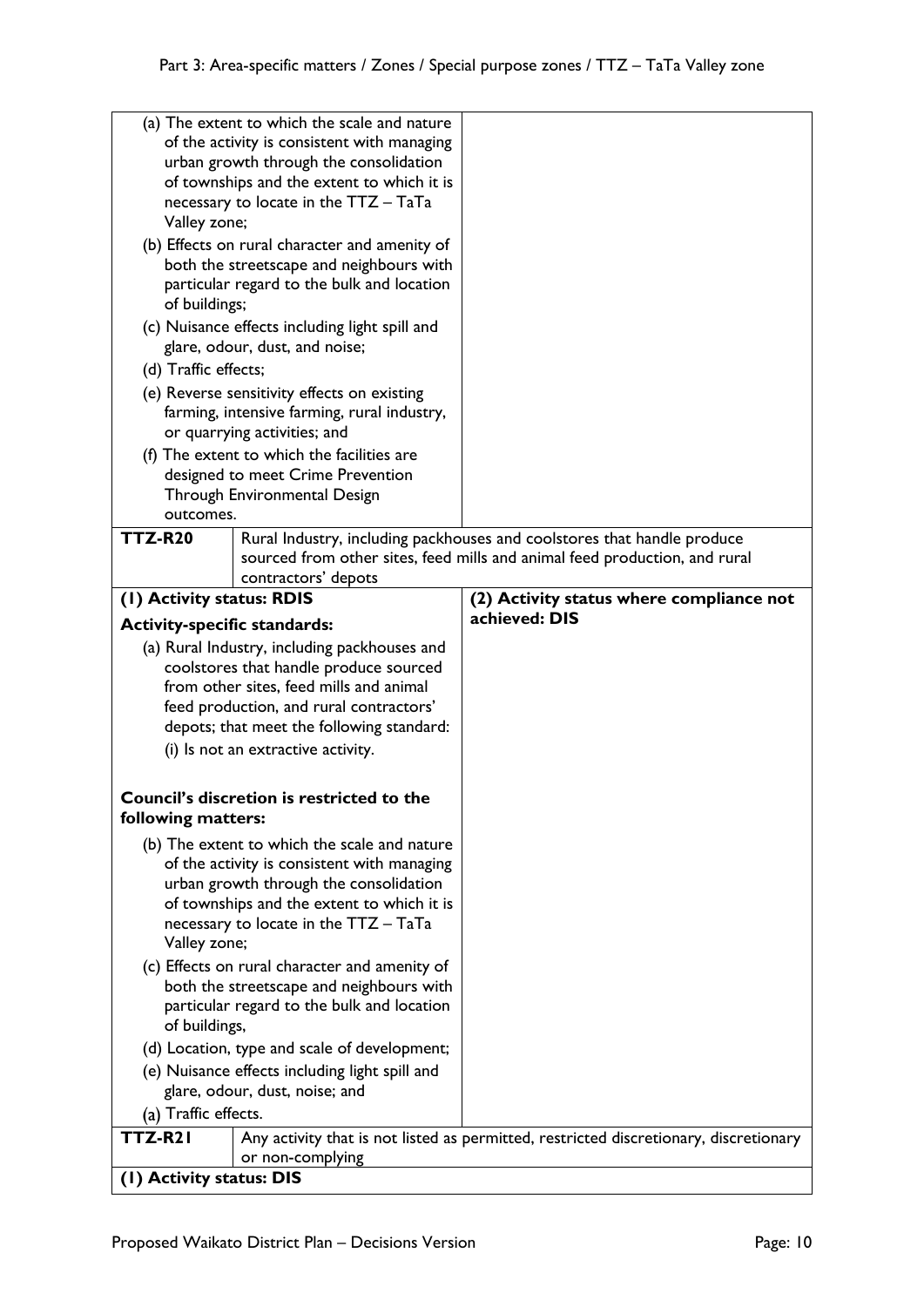| <b>TTZ-R22</b>          | Any new building for a sensitive land use, or addition to an existing building that |  |
|-------------------------|-------------------------------------------------------------------------------------|--|
|                         | involves an increase in the building envelope or height for a sensitive land use,   |  |
|                         |                                                                                     |  |
|                         | within the National Grid Yard                                                       |  |
| (1) Activity status: NC |                                                                                     |  |
| <b>TTZ-R23</b>          | Any change of use of an existing building to a sensitive land use within the        |  |
|                         | <b>National Grid Yard</b>                                                           |  |
|                         |                                                                                     |  |
| (1) Activity status: NC |                                                                                     |  |
| <b>TTZ-R24</b>          | The establishment of any new sensitive land use within the National Grid Yard       |  |
| (1) Activity status: NC |                                                                                     |  |
| <b>TTZ-R25</b>          | Dairy/milking sheds (excluding accessory structures and buildings), commercial      |  |
|                         | greenhouses, Pseudomonas syringae pv. Actinidiae (Psa) disease control              |  |
|                         |                                                                                     |  |
|                         | structures, or buildings for intensive farming within the National Grid Yard        |  |
| (1) Activity status: NC |                                                                                     |  |
|                         |                                                                                     |  |

# *Land use – effects*

*The standards below apply to permitted activities only.*

| TTZ-S2                                                                                      | Access                                      |                                                                                                                                                                  |
|---------------------------------------------------------------------------------------------|---------------------------------------------|------------------------------------------------------------------------------------------------------------------------------------------------------------------|
| (1) Activity status: PER                                                                    |                                             | (2) Activity status where compliance                                                                                                                             |
| <b>Where:</b>                                                                               |                                             | not achieved: RDIS                                                                                                                                               |
| (a) Access and egress to and from the $TTZ -$<br>TaTa Valley zone for all activities except |                                             | <b>Council's discretion is restricted to the</b><br>following matters:                                                                                           |
|                                                                                             | for farming must be via an eastern entrance | (a) The extent of traffic effects on the                                                                                                                         |
|                                                                                             | to the resort as shown on the concept plan  | local road network and surrounding                                                                                                                               |
|                                                                                             | (APP13 - TaTa Valley concept plan) as       | community and the adequacy of                                                                                                                                    |
|                                                                                             | Proposed Yashili Road Connection.           | proposed measures to manage these<br>effects.                                                                                                                    |
| TTZ-S3                                                                                      | Parking                                     |                                                                                                                                                                  |
| (1) Activity status: PER                                                                    |                                             | (2) Activity status where compliance<br>not achieved: RDIS                                                                                                       |
| <b>Where:</b>                                                                               |                                             | <b>Council's discretion is restricted to the</b>                                                                                                                 |
| (a) All parking associated with activities<br>occurring within the TTZ - TaTa Valley        |                                             | following matters:                                                                                                                                               |
| zone must be accommodated within the<br>zone.                                               |                                             | (a) The extent of traffic effects on the<br>local road network and surrounding<br>community and the adequacy of<br>proposed measures to manage these<br>effects. |
| TTZ-S4                                                                                      | <b>Internal Road Circulation</b>            |                                                                                                                                                                  |
| (1) Activity status: PER<br><b>Where:</b>                                                   |                                             | (2) Activity status where compliance not<br>achieved: RDIS                                                                                                       |
| (a) Internal roading within the $TTZ - TaTa$                                                |                                             | <b>Council's discretion is restricted to the</b><br>following matters:                                                                                           |
| Valley zone must be developed in general<br>accordance with the indicative road             |                                             | (a) Effects arising from any inconsistency                                                                                                                       |
| network in the concept plan (APP13 -                                                        |                                             | with the Concept Plan.                                                                                                                                           |
| TaTa Valley concept plan).                                                                  |                                             |                                                                                                                                                                  |

*Land use – building*

*The standards below apply to permitted activities only.*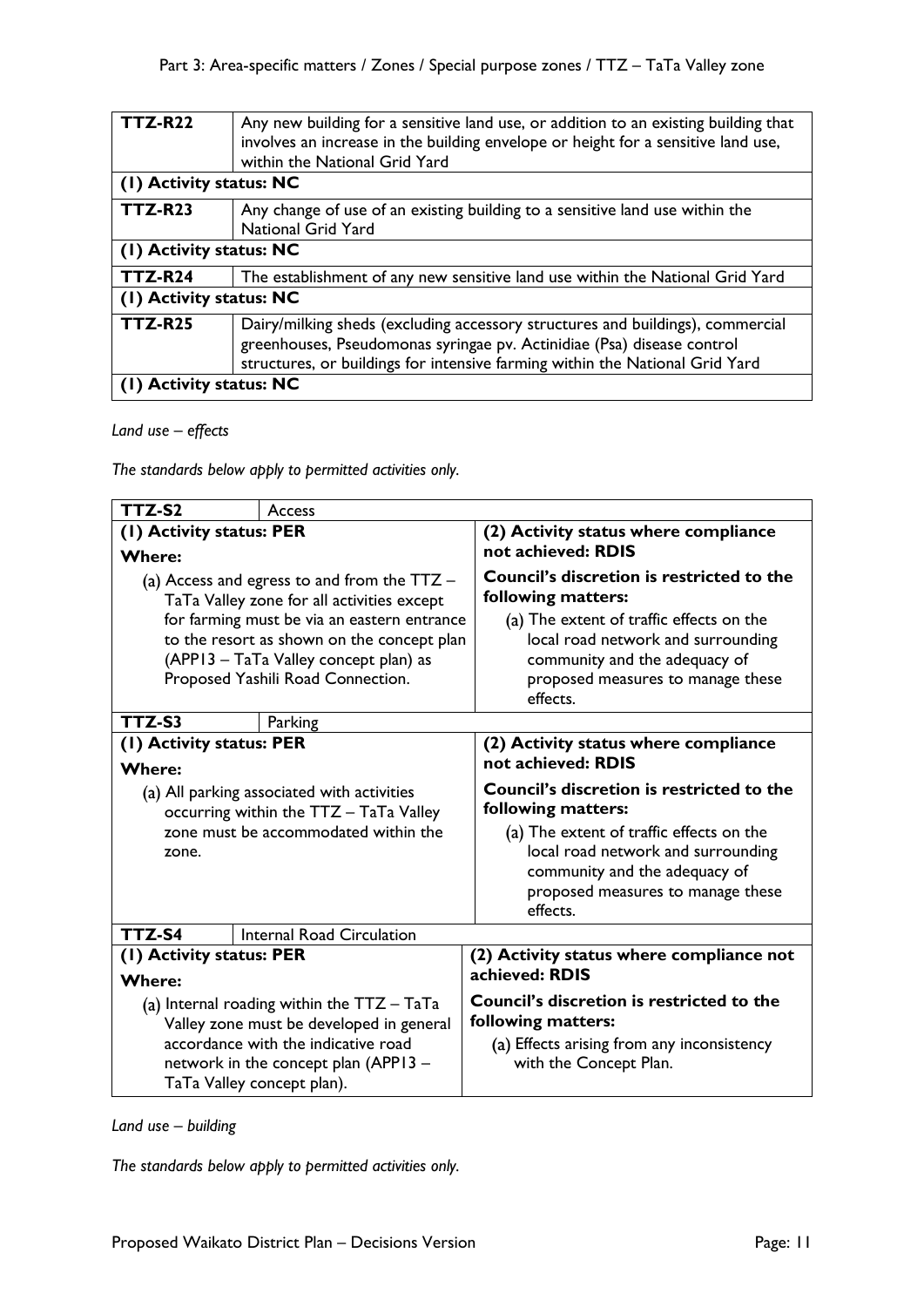| TTZ-S5<br>Building height - general                                                                                                                                                                                                                                                                                                                                                                                                                                                      |                                                                                         |                                                                                                                                                                                                                                                                              |
|------------------------------------------------------------------------------------------------------------------------------------------------------------------------------------------------------------------------------------------------------------------------------------------------------------------------------------------------------------------------------------------------------------------------------------------------------------------------------------------|-----------------------------------------------------------------------------------------|------------------------------------------------------------------------------------------------------------------------------------------------------------------------------------------------------------------------------------------------------------------------------|
| (I) Activity status: PER                                                                                                                                                                                                                                                                                                                                                                                                                                                                 |                                                                                         | (2) Activity status where compliance not                                                                                                                                                                                                                                     |
| <b>Where:</b>                                                                                                                                                                                                                                                                                                                                                                                                                                                                            |                                                                                         | achieved: RDIS                                                                                                                                                                                                                                                               |
| (a) The maximum height of any building or<br>structure measured from the natural<br>ground level immediately below that part<br>of the structure must not exceed 15m,<br>except:<br>(i) The maximum height is 10m where<br>located within 50m of a road or<br>internal boundary;<br>(ii) For hose drying towers associated<br>with emergency service facilities the<br>maximum height is 15m.<br>(b) Chimneys not exceeding Im in width and<br>finials shall not exceed a maximum height |                                                                                         | Council's discretion is restricted to the<br>following matters:<br>(a) The extent to which the design of the<br>building will result in adverse visual<br>effects outside of the TTZ - TaTa Valley<br>zone and the adequacy of proposed<br>measures to manage these effects. |
|                                                                                                                                                                                                                                                                                                                                                                                                                                                                                          | of 17m measured from the natural                                                        |                                                                                                                                                                                                                                                                              |
|                                                                                                                                                                                                                                                                                                                                                                                                                                                                                          | ground level immediately below the                                                      |                                                                                                                                                                                                                                                                              |
|                                                                                                                                                                                                                                                                                                                                                                                                                                                                                          | structure, except where located within<br>50m of a road or internal boundary            |                                                                                                                                                                                                                                                                              |
|                                                                                                                                                                                                                                                                                                                                                                                                                                                                                          | where the maximum height is 12m.                                                        |                                                                                                                                                                                                                                                                              |
| TTZ-S6<br>Height in relation to boundary                                                                                                                                                                                                                                                                                                                                                                                                                                                 |                                                                                         |                                                                                                                                                                                                                                                                              |
| (1) Activity status: PER<br><b>Where:</b>                                                                                                                                                                                                                                                                                                                                                                                                                                                |                                                                                         | (2) Activity status where compliance not<br>achieved: RDIS                                                                                                                                                                                                                   |
|                                                                                                                                                                                                                                                                                                                                                                                                                                                                                          | (a) A building or structure (excluding poles                                            | <b>Council's discretion is restricted to the</b>                                                                                                                                                                                                                             |
|                                                                                                                                                                                                                                                                                                                                                                                                                                                                                          | or aerials) must not protrude through                                                   | following matters:                                                                                                                                                                                                                                                           |
|                                                                                                                                                                                                                                                                                                                                                                                                                                                                                          | the height in relation to boundary rising                                               | (a) Height of the building;                                                                                                                                                                                                                                                  |
|                                                                                                                                                                                                                                                                                                                                                                                                                                                                                          | at an angle of 45 degrees commencing at                                                 | (b) Design and location of the building;                                                                                                                                                                                                                                     |
|                                                                                                                                                                                                                                                                                                                                                                                                                                                                                          | an elevation of 2.5m above ground level<br>at every point of the site boundary.         | (c) Admission of daylight and sunlight to the<br>site and other site;                                                                                                                                                                                                        |
|                                                                                                                                                                                                                                                                                                                                                                                                                                                                                          |                                                                                         | (d) Privacy on any other site; and                                                                                                                                                                                                                                           |
|                                                                                                                                                                                                                                                                                                                                                                                                                                                                                          |                                                                                         | (e) Amenity values of the locality.                                                                                                                                                                                                                                          |
| TTZ-S7                                                                                                                                                                                                                                                                                                                                                                                                                                                                                   | Building Coverage outside the Hotel Area                                                |                                                                                                                                                                                                                                                                              |
| (1) Activity status: PER<br><b>Where:</b>                                                                                                                                                                                                                                                                                                                                                                                                                                                |                                                                                         | (2) Activity status where compliance<br>not achieved: RDIS                                                                                                                                                                                                                   |
|                                                                                                                                                                                                                                                                                                                                                                                                                                                                                          | (a) The total building coverage throughout the<br>TTZ - TaTa Valley zone (excluding the | Council's discretion is restricted to the<br>following matters:                                                                                                                                                                                                              |
| Hotel Area) must not exceed 50,000m <sup>2</sup> .                                                                                                                                                                                                                                                                                                                                                                                                                                       |                                                                                         | (a) The extent to which the building bulk,<br>design and external appearance<br>manages adverse effects having regard<br>to the amenity values and character of<br>the surrounding area.                                                                                     |
|                                                                                                                                                                                                                                                                                                                                                                                                                                                                                          |                                                                                         | (b) The extent of traffic effects on the<br>local road network and surrounding<br>community and the adequacy of<br>proposed measures to manage these<br>effects.                                                                                                             |
| TTZ-S8<br>Building setbacks - all boundaries                                                                                                                                                                                                                                                                                                                                                                                                                                             |                                                                                         |                                                                                                                                                                                                                                                                              |
| (I) Activity status: PER                                                                                                                                                                                                                                                                                                                                                                                                                                                                 |                                                                                         | (2) Activity status where compliance not                                                                                                                                                                                                                                     |
| <b>Where:</b>                                                                                                                                                                                                                                                                                                                                                                                                                                                                            |                                                                                         | achieved: RDIS                                                                                                                                                                                                                                                               |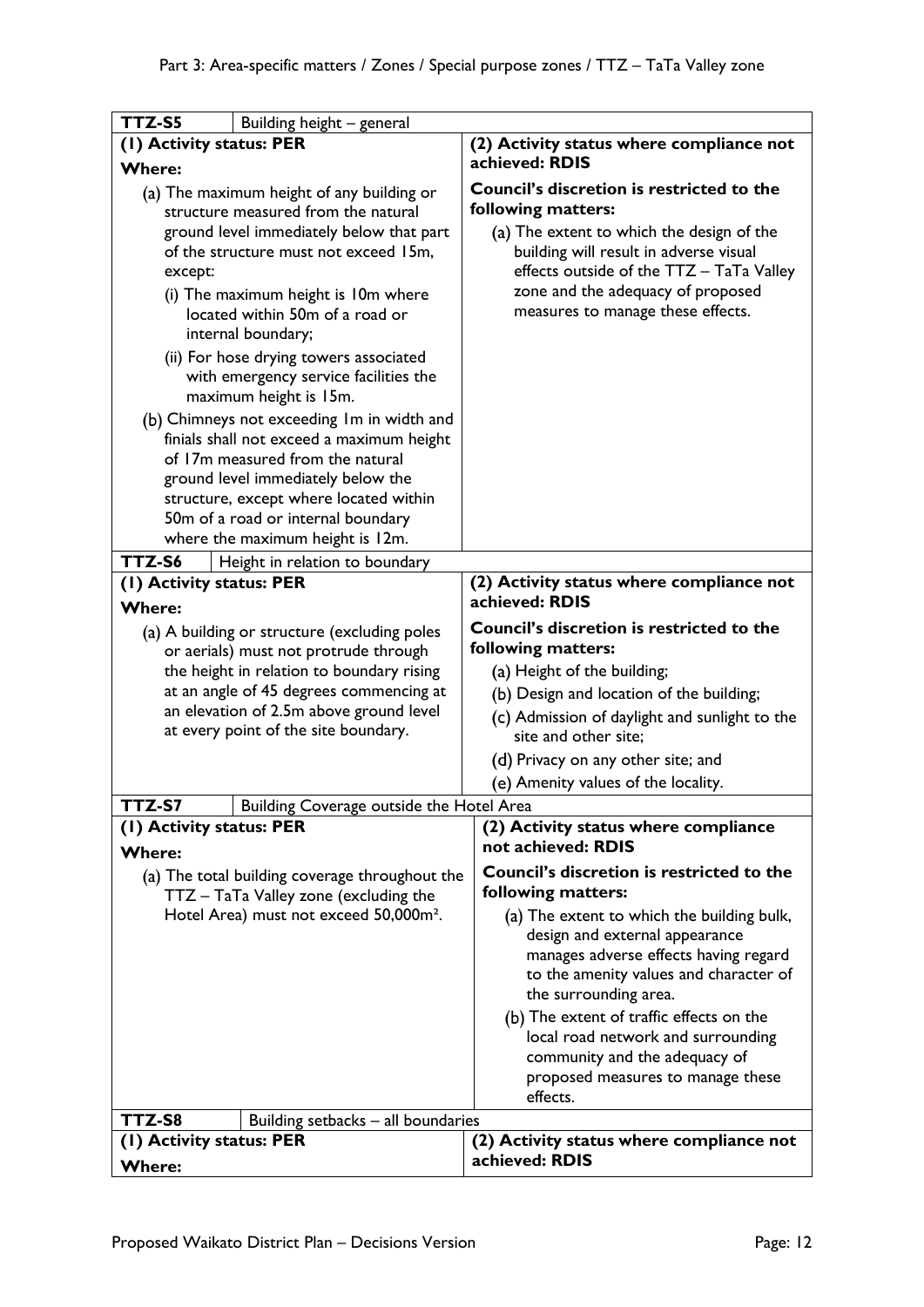| (a) A habitable building located on a Record<br>of Title less than 1.6ha must be set back a<br>minimum of:<br>(i) 7.5m from the road boundary;<br>(ii) 17.5m from the centre line of an<br>indicative road;<br>(iii) 25m from the boundary of an<br>adjoining site that is 6ha or more;<br>(iv) 12m from the boundary of an<br>adjoining site that is less than 6ha;<br>(b) A non-habitable building or structure<br>located on a Record of Title less than<br>1.6ha must be set back a minimum of:<br>(i) 7.5m from the road boundary;<br>(ii) 17.5m from the centre line of an<br>indicative road:<br>(iii) 12m from every boundary other than<br>a road boundary.<br>(c) Standard TTZ-S8(1)(b) does not apply to<br>fences or structures less than 2m in<br>height, retaining walls, poles or aerials.<br>(d) A habitable building located on a Record<br>of Title 1.6ha or more must be set back a<br>minimum of: | Council's discretion is restricted to the<br>following matters:<br>(a) Effects on rural amenity values beyond<br>the TTZ - TaTa Valley zone;<br>(b) Transport network safety and efficiency;<br>(c) Reverse sensitivity effects; and<br>(d) Where the road boundary is with an<br>unformed paper road the likelihood of<br>the road being formed or readily utilised<br>by the public. |
|-----------------------------------------------------------------------------------------------------------------------------------------------------------------------------------------------------------------------------------------------------------------------------------------------------------------------------------------------------------------------------------------------------------------------------------------------------------------------------------------------------------------------------------------------------------------------------------------------------------------------------------------------------------------------------------------------------------------------------------------------------------------------------------------------------------------------------------------------------------------------------------------------------------------------|----------------------------------------------------------------------------------------------------------------------------------------------------------------------------------------------------------------------------------------------------------------------------------------------------------------------------------------------------------------------------------------|
| (i) 12m from the road boundary;<br>(ii) 22m from the centre line of an<br>indicative road;                                                                                                                                                                                                                                                                                                                                                                                                                                                                                                                                                                                                                                                                                                                                                                                                                            |                                                                                                                                                                                                                                                                                                                                                                                        |
| (iii) 25m from every boundary other than<br>a road boundary.                                                                                                                                                                                                                                                                                                                                                                                                                                                                                                                                                                                                                                                                                                                                                                                                                                                          |                                                                                                                                                                                                                                                                                                                                                                                        |
| (e) A non-habitable building or structure<br>located on a Record of Title 1.6ha or<br>more must be set back a minimum of:<br>(i) 12m from the road boundary;                                                                                                                                                                                                                                                                                                                                                                                                                                                                                                                                                                                                                                                                                                                                                          |                                                                                                                                                                                                                                                                                                                                                                                        |
| (ii) 22m from the centre line of an<br>indicative road;                                                                                                                                                                                                                                                                                                                                                                                                                                                                                                                                                                                                                                                                                                                                                                                                                                                               |                                                                                                                                                                                                                                                                                                                                                                                        |
| (iii) 12m from every boundary other than<br>a road boundary.                                                                                                                                                                                                                                                                                                                                                                                                                                                                                                                                                                                                                                                                                                                                                                                                                                                          |                                                                                                                                                                                                                                                                                                                                                                                        |
| (f) Standard TTZ-S8 $(1)(e)$ does not apply to<br>fences or structures less than 2m in<br>height, retaining walls, poles or aerials.                                                                                                                                                                                                                                                                                                                                                                                                                                                                                                                                                                                                                                                                                                                                                                                  |                                                                                                                                                                                                                                                                                                                                                                                        |
| TTZ-S9<br>Building setback – waterbodies                                                                                                                                                                                                                                                                                                                                                                                                                                                                                                                                                                                                                                                                                                                                                                                                                                                                              |                                                                                                                                                                                                                                                                                                                                                                                        |
| (I) Activity status: PER                                                                                                                                                                                                                                                                                                                                                                                                                                                                                                                                                                                                                                                                                                                                                                                                                                                                                              | (2) Activity status where compliance not                                                                                                                                                                                                                                                                                                                                               |
| Where:                                                                                                                                                                                                                                                                                                                                                                                                                                                                                                                                                                                                                                                                                                                                                                                                                                                                                                                | achieved: RDIS                                                                                                                                                                                                                                                                                                                                                                         |
| (a) A building other than provided for under<br>Standards $TTZ-S9(1)(b)$ and (c) must be                                                                                                                                                                                                                                                                                                                                                                                                                                                                                                                                                                                                                                                                                                                                                                                                                              | Council's discretion is restricted to the<br>following matters:                                                                                                                                                                                                                                                                                                                        |
| set back a minimum of:<br>(i) 32m from the margin of any lake with<br>a size of 8ha or more;                                                                                                                                                                                                                                                                                                                                                                                                                                                                                                                                                                                                                                                                                                                                                                                                                          | (a) Effects on the landscape, ecological,<br>cultural and recreational values of the<br>adjacent water body;                                                                                                                                                                                                                                                                           |
| (ii) 32m from the margin of any wetland;                                                                                                                                                                                                                                                                                                                                                                                                                                                                                                                                                                                                                                                                                                                                                                                                                                                                              | (b) Adequacy of erosion and sediment<br>control measures;                                                                                                                                                                                                                                                                                                                              |